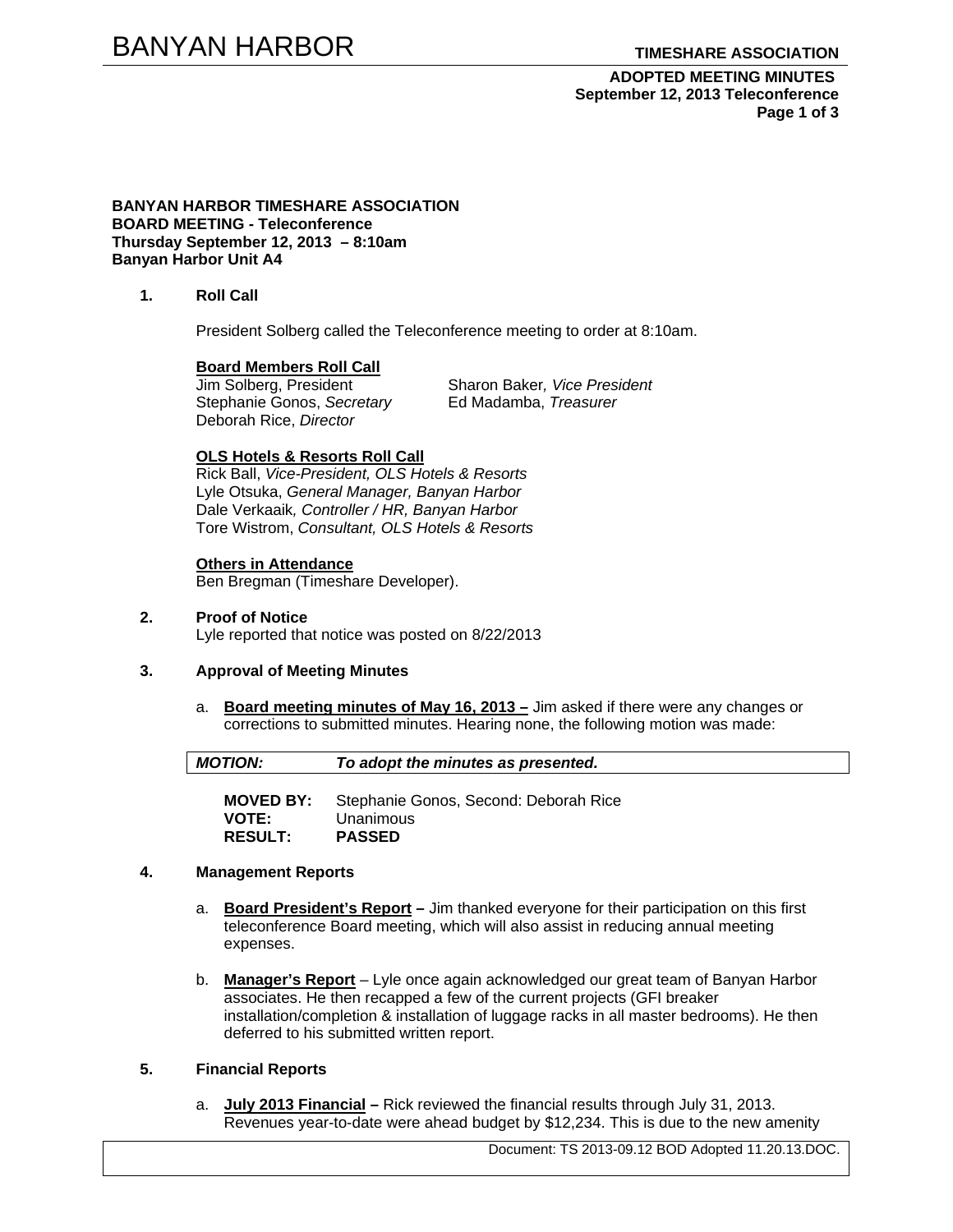## **ADOPTED MEETING MINUTES September 12, 2013 Teleconference Page 2 of 3**

fee and increased late fees collected. Payroll slightly unfavorable to budget due to increased housekeeping labor needs. Other operating expenses over budget due to additional bad debt accrual to match foreclosure pace. Utilities favorable to budget by \$3,134. Net earnings are favorable to budget by \$5,796 year to date. Staff continues to do an excellent job in managing controllable expenses. The foreclosures continue to have an impact on year-to-date financials.

- b. **Reserve Study –** Rick reviewed the reserve study highlighting 2013 projects. Total capital expenditures in 2013 forecasted to be \$171,069 and we are forecasting to carry over a surplus at year end of \$264. Question raised why bed bug cover expense and do we have a challenge, which Lyle said we do not have a challenge however Bed bug covers are a good preventive measure to decrease a potential challenge. We continue to monitor capital projects as to not over-extend ourselves, but ensure we maintain the furnishings, fixtures and equipment of the units. The 20 year Reserve Study, which is reviewed by the Board quarterly continues to be a good tool to show funding for anticipated future projects.
- c. **Collection –** Rick reported and reviewed the recapped summary of outstanding maintenance fees. Year to date we continue to see improvement, however Timeshare Association continues to have a lot of inventory and it's important we continue to rent this inventory, which assists with cash flow for the Timeshare Association. We currently have 105 weeks in the timeshare association foreclosed inventory. We will have an auction in October. We along with Ben Bregman continue to look for different ways to move more weeks.

# **6. Unfinished Business**

- a. **RCI Comment Cards** Overall our Banyan Harbor comments continue to be favorable for our type property and are as good as or better than other RCI properties. Employee mentions on the rise and nice to also see others such as Tamara mentioned. Discussion ensued regarding Gingers upcoming retirement in May 2014. Discussion on smoking areas and State smoking mandates of 20 feet away from buildings. State mandate does not apply to private property and smoking only allowed in designated smoking areas as they currently exist.
- b. **Update Photo Voltaic Installation –** Vendor moving ahead with a different investor. Currently 1 roof (J) is completed and I and L are to be started shortly. Phase 1 projected to be completed by November 2013. Project will include re-roofing 3 buildings (I, J & L) and installation of panels to service 2 of our common area electrical needs (Pool-Sewer plant and the Admin-Lobby building).
- c. **Bulk Sale –** Deannexation of D49 moving ahead and should be completed by November 1, 2013.
- d. **Other** Jim asked if there was any further new business; discussion ensued regarding how much money would be saved due to this conference call. Hearing no further unfinished business the Chair moved to new business.

# **7. New Business**

a. **Meeting Schedule-** Discussion ensued should we hold 2 teleconference meetings in 2014 to assist with expenses. Another option discussed is to have Mays meeting as a conference call and move up September's meeting to August. Concern on moving September meeting to August is high summer occupancy. Pro is spreading out the meetings so they will not be so close to each other (currently September and November).

Document: TS 2013-09.12 BOD Adopted 11.20.13.DOC.